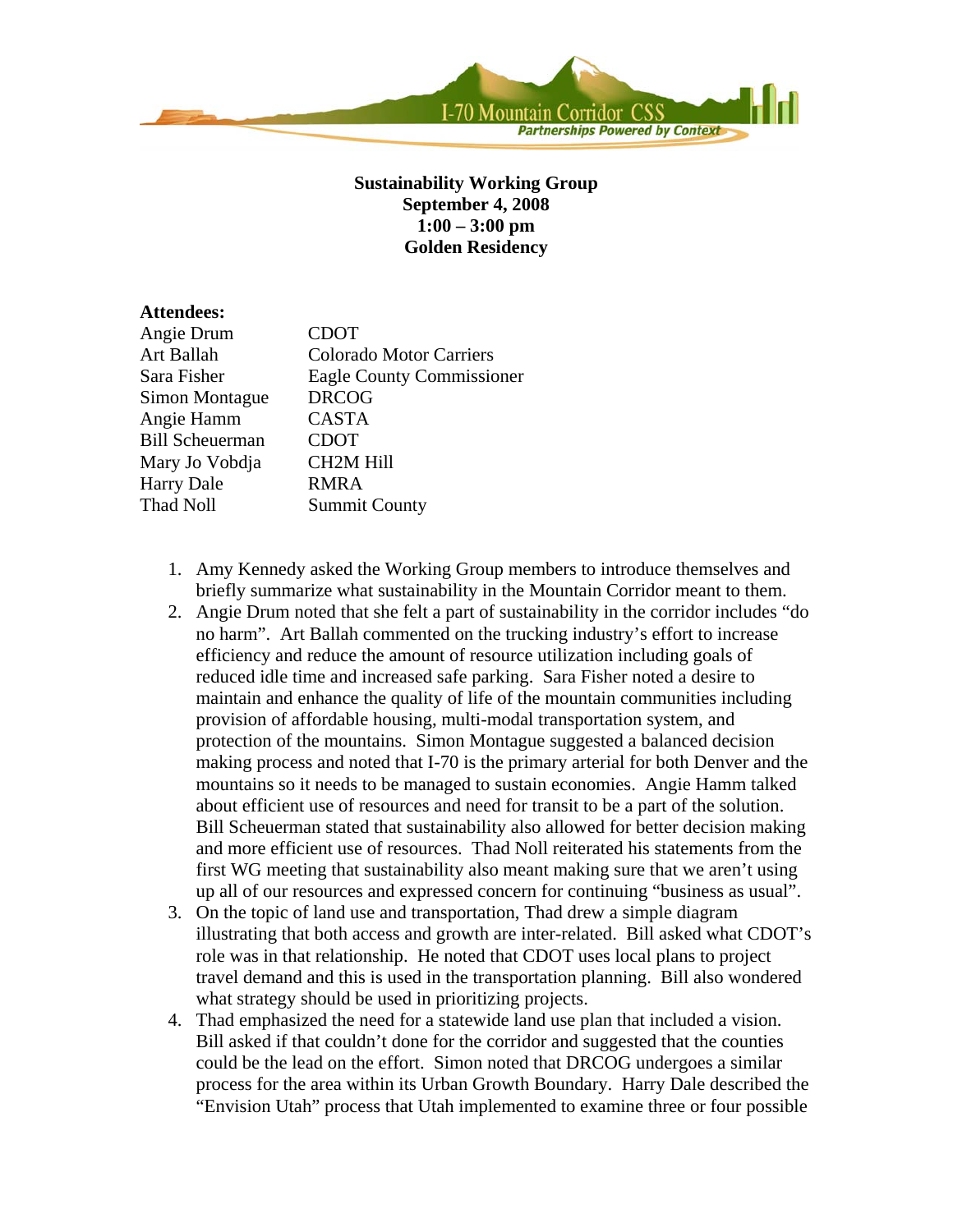

scenarios. Simon indicated that a software called "Metroquest" looks at different growth scenarios to allow governments to shape their future and plan for desired outcome.

- 5. Bill pointed out that each effort in the Corridor has their own vision. Amy has received vision summaries from the agencies in the corridor and will review these, along with the CSS, PE, and PEIS visions for common themes and areas of agreement.
- 6. Sara Fisher presented the Eagle County Community initiative highlighting the coordination and that the result will be an IGA amongst the municipalities. She and Thad offered summarizes of how the programs in their area were developed. Thad indicated that when Summit County began creating a Sustainable Building Code they tried to use and modify existing examples but in the end put together a think tank comprised of many disciplines to outline what could be done, level of difficulty, and an approach for organizing the point system.
- 7. Amy noted that a benefit of a system similar to Summit's is that its scaleable and has flexibility to consider changes. By identification of a panel, the mechanism for updates and changes is already in place and agreed upon.
- 8. Bill asked the WG if they felt a sustainable transportation code could be created for the corridor. The members agreed that this was possible.
- 9. Harry stated that he felt that the Mountain Corridor needs to be its own program area that can prioritize projects in conjunction with sustainability. This suggestion is already under consideration by CDOT.
- 10. Bill asked if the approach would be to identify areas of concern and develop checklists around these areas. For example, identifying trade-offs between night and day closures, full and partial closures, etc…
- 11. Thad suggested setting a point requirement for each project.
- 12. Mary Jo Vobedja suggested that there are two aspects of sustainability under  $dissussion - 1$ ) that big decisions are made in the most sustainable way and 2) that once projects are identified sustainability needs to be optimized within that project. She pointed out that CE agreement requires a re-evaluation of the transportation system needs in 2020 and that this gave the team time to develop a vision for the corridor that could then be used in that re-evaluation. The WG agreed that this was an attractive idea.
- 13. Simon noted the need for any vision to be adaptive in response to changing needs and circumstances in the future. She commented that transportation and land use are the conduits for economic activity and also that there is a disconnect between the regulatory requirements to update plans and the need to re-visit the vision that spawned that plans in the first place.
- 14. Thad replied that this again indicated a need for a statewide plan and Angie Hamm noted that CASTA is working on a statewide vision; the effort started in May 2008.
- 15. Harry wondered if DOLA might need to be involved in the planning efforts and commented on the limited budget of the coalition. Given the funding, the coalition is likely unable to take on additional responsibilities. Harry added that the coalition did have a good composition for planning but doubted that members